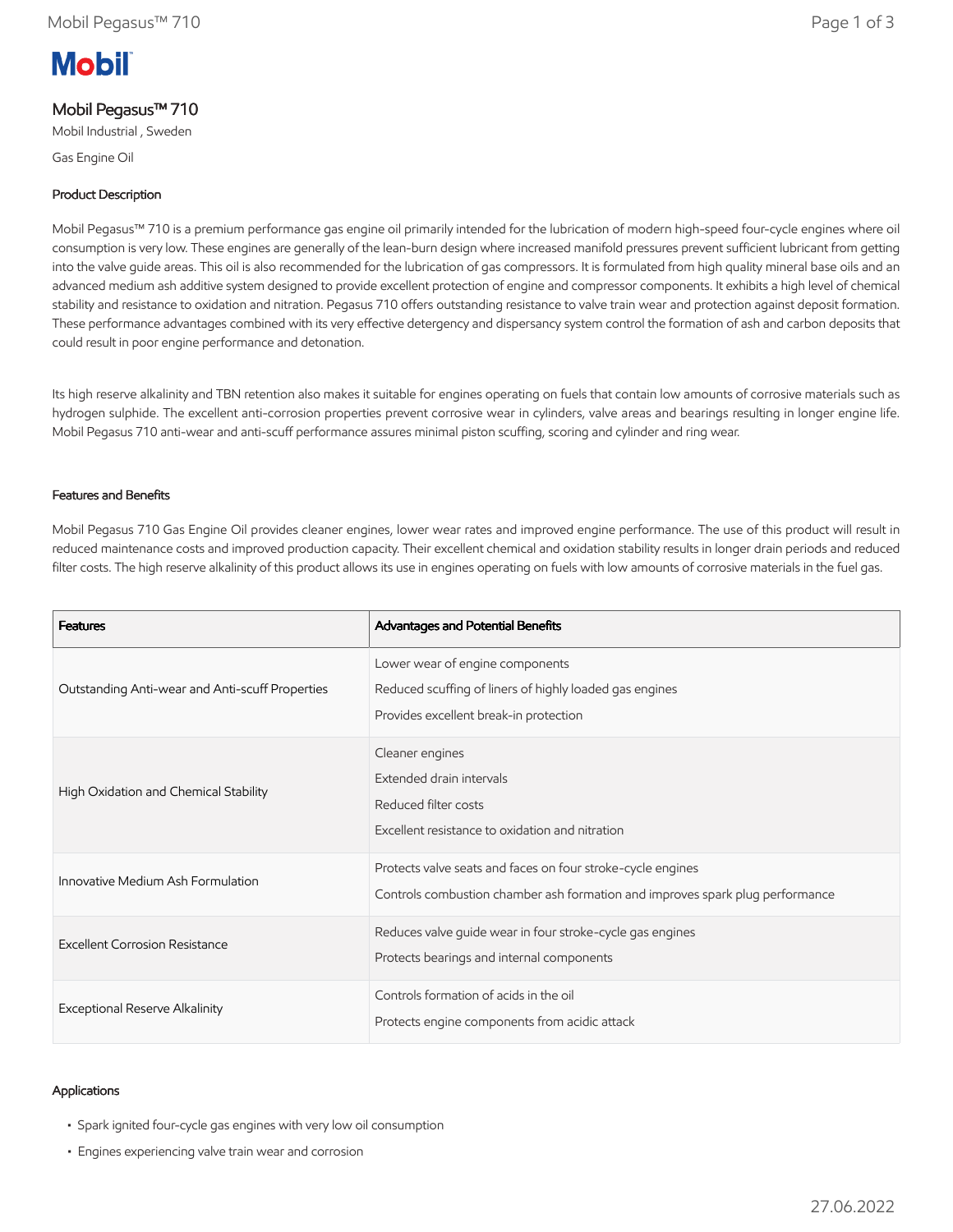## Mobil Pegasus™ 710 Page 2 of 3

- Engines operating on fuel containing low levels of sulphur and chlorine compounds
- Reciprocating compressor cylinders compressing natural gas
- High output or ambient rated engines operating at or in excess of rated capacity under high temperatures

## Specifications and Approvals

| This product has the following approvals:                                                                                               |  |
|-----------------------------------------------------------------------------------------------------------------------------------------|--|
| INNIO Waukesha Engine Cogeneration / Gas Compression Applications Using Pipeline Quality Gas                                            |  |
| Rolls-Royce Solutions Augsburg (former MTU Onsite Energy) Gas Engines Series 400 - all engines with biogas, sewage gas and landfill gas |  |
| MAN M 3271-4                                                                                                                            |  |
| INNIO Jenbacher TI 1000-1109 (Class B fuel gas, Type 2 & 3)                                                                             |  |
| MAN Energy Solutions Augsburg (Heritage MAN B&W) 4 Stroke medium speed engines for LNG operation                                        |  |
| SIEMENS Energy / GUASCOR All natural gas engine model types (except 86EM and 100EM)                                                     |  |

### Properties and Specifications

| Property                                                   |               |
|------------------------------------------------------------|---------------|
| Grade                                                      | <b>SAE 40</b> |
| Ash, Sulfated, mass%, ASTM D874                            | 1.0           |
| Flash Point, Cleveland Open Cup, °C, ASTM D92              | 249           |
| Kinematic Viscosity @ 100 C, mm2/s, ASTM D445              | 13.2          |
| Kinematic Viscosity @ 40 C, mm2/s, ASTM D445               | 121           |
| Pour Point, °C, ASTM D97                                   | $-15$         |
| Specific Gravity, 15.6 C/15.6 C, ASTM D1298                | 0.896         |
| Viscosity Index, ASTM D2270                                | 98            |
| Density 15 C, kg/L, CALCULATED                             | 0.896         |
| Base Number - Xylene/Acetic Acid, mg KOH/g, ASTM D2896 (*) |               |

(\*) use of other ASTM approved solvents may yield different results

## Health and safety

Health and Safety recommendations for this product can be found on the Material Safety Data Sheet (MSDS) @ [http://www.msds.exxonmobil.com/psims](http://www.msds.exxonmobil.com/psims/psims.aspx) /psims.aspx

All trademarks used herein are trademarks or registered trademarks of Exxon Mobil Corporation or one of its subsidiaries unless indicated otherwise.

01-2022 ExxonMobil Sverige AB Box 1035 (Fabriksgatan 7) SE 405 22 Göteborg